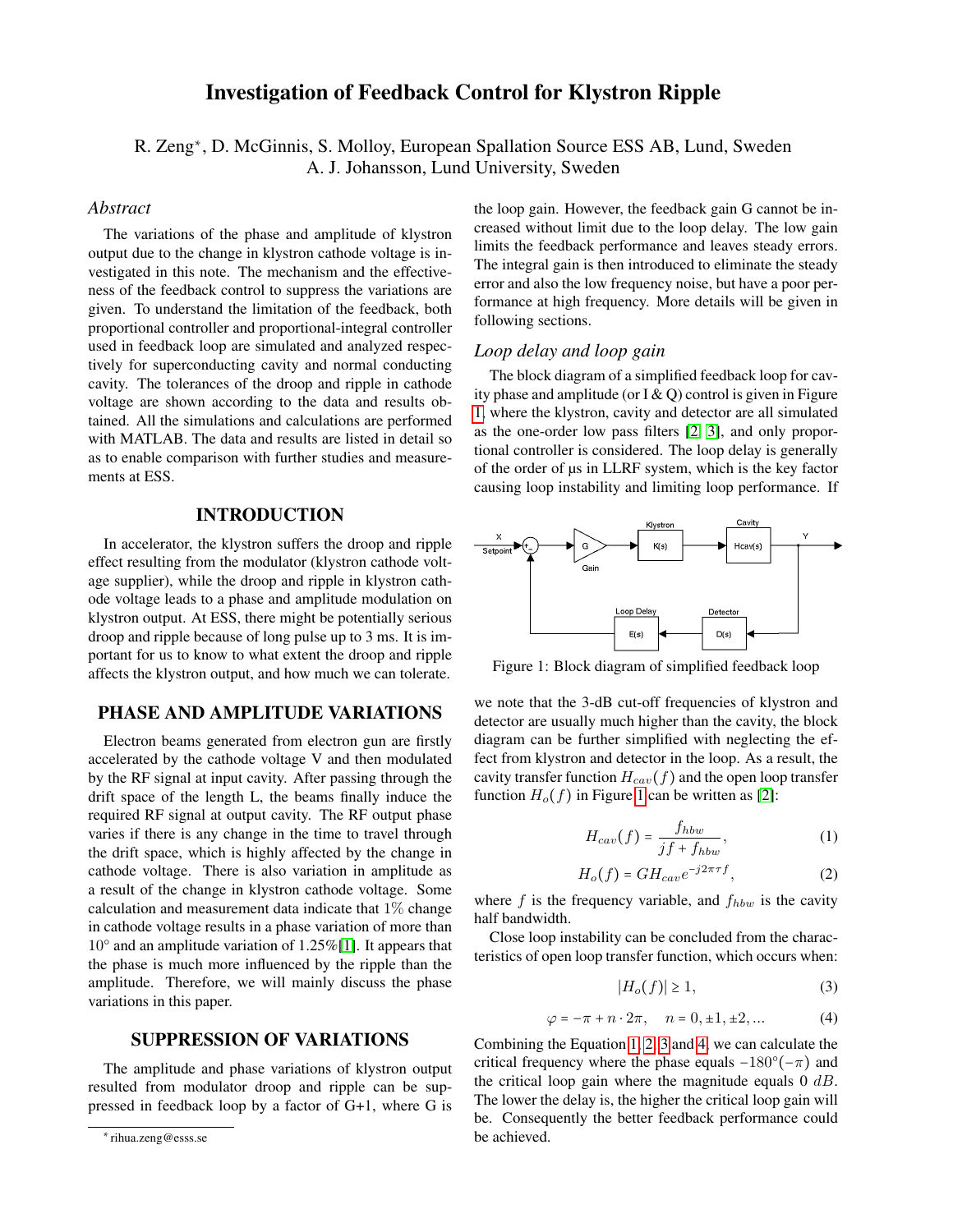The loop delay  $\tau$  is set to 2 us in the following sections, and correspondingly the critical gains are 241 and 12 for superconducting cavity and normal conducting cavity respectively, while the critical frequency is 125kHz for both.

It is at risk to have loop gain below but close to critical gain, which might cause big overshoot. In practice, at SNS the average loop gain is about 50 for superconducting cavity and 6 for normal conducting cavity [\[4\]](#page-2-3), which are far away from critical gains. In JPRAC where only the normal conducting cavities are used the average loop gain is about 5 [\[5\]](#page-2-4). In FLASH, the loop gain is 70 ∼ 100 [\[2,](#page-2-1) [6\]](#page-2-5).

## *Suppression of the klystron output variation by proportional gain*

The influence of the ripple and droop of the modulator on klystron is equivalent to adding a noise to the klystron output. The block diagram of the feedback loop with noise is given in Figure [2,](#page-1-0) which is applicable for both phase and amplitude loops (or I  $&Q$  loops). The noise inside the cavity bandwidth is fully passed to the cavity in open loop via the path from r to y, while suppressed by a factor of G+1 (G is the loop gain) in closed loop. The larger the loop



<span id="page-1-0"></span>Figure 2: Block diagram of feedback loop with noise

gain, the better the loop performance against noise. The characteristics are shown in Figures [3.](#page-1-1) However, it is also found that larger gain induces bigger overshoot and longer oscillation.



<span id="page-1-1"></span>Figure 3: Closed loop noise suppression for superconducting cavity(G=241)

With only the proportional controller, it is hard for the normal conducting cavity to deal with large perturbation (with a loop gain of 6, for example, a perturbation of 15° phase variation can be only suppressed to 2.5°). What's

worse, it leaves big steady error. These are the reasons why the integral controller needs to be introduced as well in the feedback control.

## *Suppression of the klystron output noise by proportional-integral controller*

As mentioned above, to eliminate the steady error and better suppress the noise, apart from the proportional controller we also have to employ the integral controller. The larger the integral gain is, the better the noise suppression performance of the integral controller will be at low frequency. However, larger integral gain consumes more phase margin, thereby increasing the risk of raising the instability. The block diagram of the feedback loop with PI (proportional-integral) controller is almost the same with Figure [2](#page-1-0) but replace Gain module G with PI module  $K_p(s+K_i)/s$ . In the feedback loop with PI controller, the open loop transfer function can be written as:

$$
H_o(f) = K_p \left( 1 + \frac{K_i}{j2\pi f} \right) H_{cav}(f) e^{-j2\pi \tau f} \tag{5}
$$

Figure [4](#page-1-2) shows the frequency response of the PI open loop transfer function under different integral gain, with 2µs delay for all cases. It can be seen that the instability arises inevitably as the integral gain gets larger and larger. In practice, the integral gain is set to  $2\pi f_{hbw}$  so as to keep a constant loop phase and larger phase margin.



<span id="page-1-2"></span>Figure 4: Phase margin reduced in open loop under different integral gains(2µs delay,  $K = 2\pi f_{hbw}$ )

Having set the proper proportional and integral gains, it makes possible to look into the closed loop performance against the noise. As there exists many factors affecting the feedback performance such as unpredicted noise, cavity detuning and passband modes, a worse situation of proportional gains of Kp=1 for normal conducting cavity and 20 for superconducting cavity in simplified close loop is taken for analysis, while the integral gains are set to  $K_i = 2\pi f_{hbw}$ for both. The noise suppressions in closed loops as a function of frequency are given in Figure [5](#page-2-6) for superconducting cavity and normal conducting cavity separately.